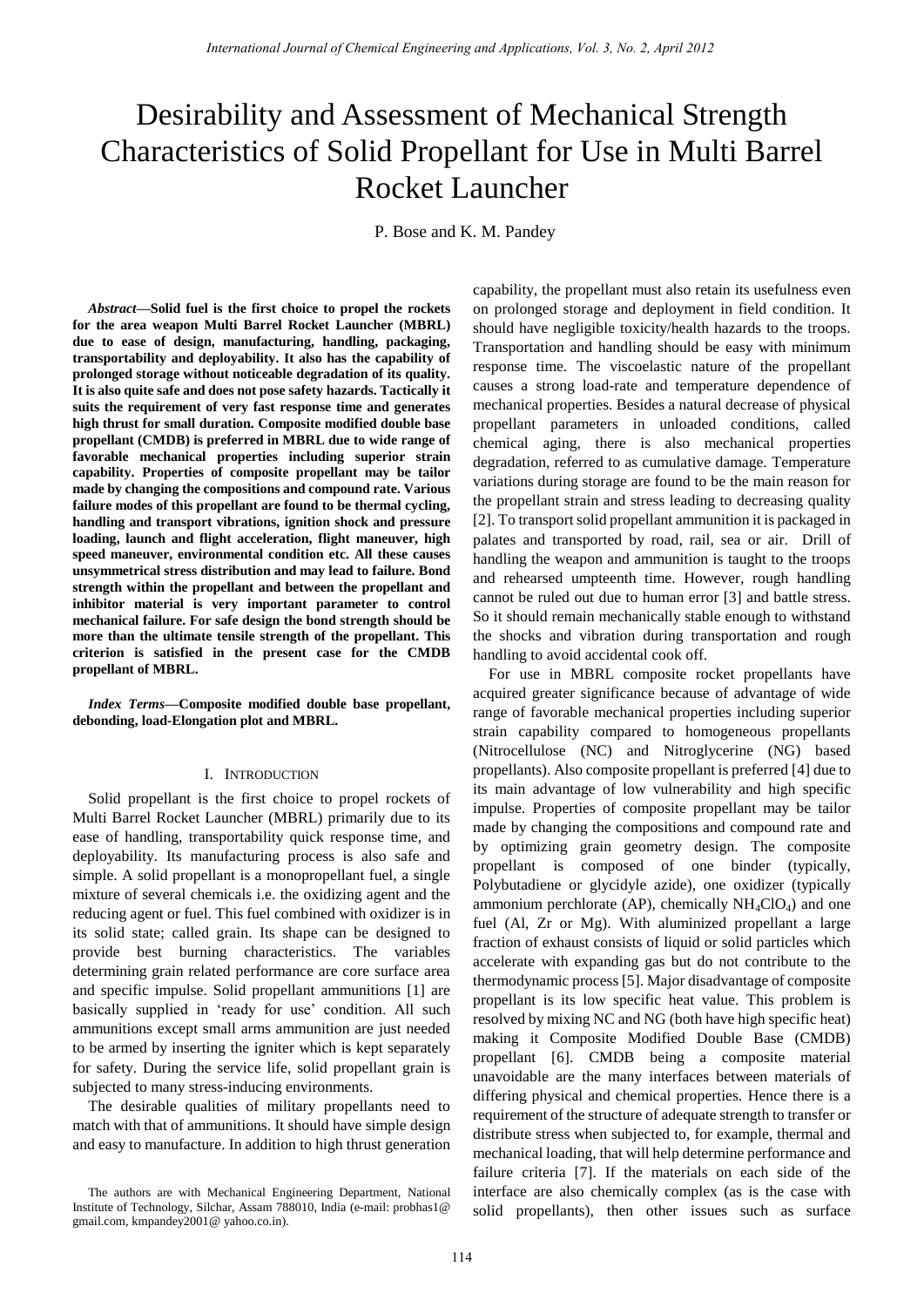segregation, diffusion, solubility, and reactivity of chemical constituents also affect the interfacial region and aging of overall system. To launch the rockets of MBRL, CMDB propellant which is viscoelastic in nature required to have adequate mechanical strength [8] to withstand stresses produced due to various loading conditions, changes in environmental condition, transportation and handling. Severe stress and extreme environmental conditions cause damage in terms of initiation and propagation of crack, separation at polymer interface, debonding etc. Prolonged storage also changes mechanical properties (tensile strength, modulus and percentage elongation). Change in temperature brings significant change in the tensile strength, percentage elongation, and elastic modulus. It was observed [9] that for each class of propellant, as temperature reduces, propellant becomes hard. Extruded double-base propellants show less percentage elongation (around 1%) at reduced temperature (223 K) probably due to brittleness. Intense heating by frictional sliding between the faces of a closed crack during unstable growth can form a hot spot, causing localized melting, ignition and fast burn of the material adjacent to the crack. Opening and growth of a closed crack due to the pressure of burnt gases inside the crack and interactions of adjacent cracks can lead to violent reaction, with detonation as a possible consequence [10]. Hence, an accurate estimation of stress and strain response needs to be evaluated along with shear modulus which is a very important parameter for viscoelastic material.

This paper analyses desirable mechanical characteristics of solid propellant for MBRL application. Various models and methods available for assessment of mechanical characteristics of such propellants have also been discussed.

# II. RECENT ADVANCES

Mechanical properties of CMDB propellant depend on its ingredients [11]. Its tensile strength and elongation at moderate temperature decrease significantly with decrease of NC (12% N) content. The experiments by Fenglei H *et-al* [12] showed that the fracture of AP is essential for crack growth. A simplified dynamic brittle fracture model is presented. Comparison of numerical and experimental results shows that this new model describes the spallation of solid propellant successfully. Plihal B *et-al* [13] developed a technique for the complex evaluation of a modified Brinell test for determining some of the mechanical properties of solid propellant. The basis for the approach is the time-dependent impression made by a ball into the propellant material under the action of a constant load, and the subsequent recovery when the load is removed. The calculation methodology is supported by the measurement of some viscoelastic characteristics of representative solid propellants. Lindsey G H [14] carried out a fracture characterization of critical stress intensity factor including extensive dewetting experiments for a composite propellant. The fracture study has been subdivided into three parts: a fracture criterion is developed for stress fields producing mixed mode crack propagation by drawing a comparison with fracture in uncracked geometries; a means for predicting crack growth and velocity have been developed

*et-al* [15] developed an analytical method for the treatment of fracture behaviors in composite propellants using non-linear fracture mechanics. In addition, a non-linear strain energy function was also investigated by the team. Study and experiments by Han Wang *et-al* [16] observed that particle sizes of AP have influences on the mechanical properties of the propellant. AP with smaller particle size is helpful to improve the tensile strength of the propellant, while AP with bigger granularity is conducive to the improvement of the propellant elongation. Xupeng Wang *et-al* [17] reported that mechanical strength of CMDB propellant with HTPB binder can be improved to a high level by adding chain extender and crosslinking agents. In characterizing fracture behavior of this propellant, linear elastic and linear viscoelastic fracture mechanics have met with some success. Schapery R A [18] reviewed recent work in the area, first for continuous crack growth and then for fracture initiation. A tentative nonlinear model for crack growth and failure is proposed. Approximate generalization to nonlinear elastic behavior, microcracking and its effect on overall mechanical response of a solid propellant has also been considered. Gazonas G A [19] modeled nonlinear viscoelastic mechanical response of a conventional tank gun using a "modified superposition integral" that incorporates the effects of microstructural fracture damage. Because of the viscoelastic nature of the polymer material constituting solid propellant grain, an accurate estimation of the stress and strain response is essential for structural integrity evaluation of the grains. Cantey D E [20] reported investigation of viscoelastic and failure properties of highly filled PBAA and PBAN propellants as a function of solids loading. Study of the relationship between crack propagation velocity and propellant physical characteristics are brought out. Thermomechanical response to sustained cyclic inertial loading was done experimentally, and the results were found to be in agreement with theoretical result. Chyuan S W [21] simulated the material and geometrical nonlinearities, a step-by-step finite element model accompanied by concepts of time–temperature shift principle, reduced integration and thermorheologically simple material assumption. Results show that the material nonlinear effect is important for structural integrity of solid propellant grains under higher surrounding temperature, and the differences between linear and nonlinear analysis results become more and more predominant as temperature increases. The effect of material nonlinearity is more predominant as compared to the effect of geometrical nonlinearity. Xu Chang Li *et-al* [22] studied the relationship between microscopic structure and mechanical properties of HTPB propellant. The experimental result indicated that the mechanical properties of a propellant are closely related to its microscopic structure state. The structural integrity of propellant is mainly influenced by the bond effect of the interface between binder and solid particles, solid particle"s shape, size and its distribution, the content of binder matrix, etc. Ying Wang *et-al* [23] studied the mechanical properties of single-chamber dual thrust grain on the interface of the two propellant grains. Results show that the interfacial mechanical properties are close to that of cast propellant. Chang J Dick *et-al* [24] demonstrated a testing Rearnstrained.Farmel of Chemical Engineering and Applications, Vol. 3, No. 2, April 2013<br>
1. solutility and reactivity of Chemical Entity of Chemical Entity and Chemical Entity and Chemical Entity and Chemical Entity and E

strictly on the basis of stress intensity factors. Kenneth W B Jr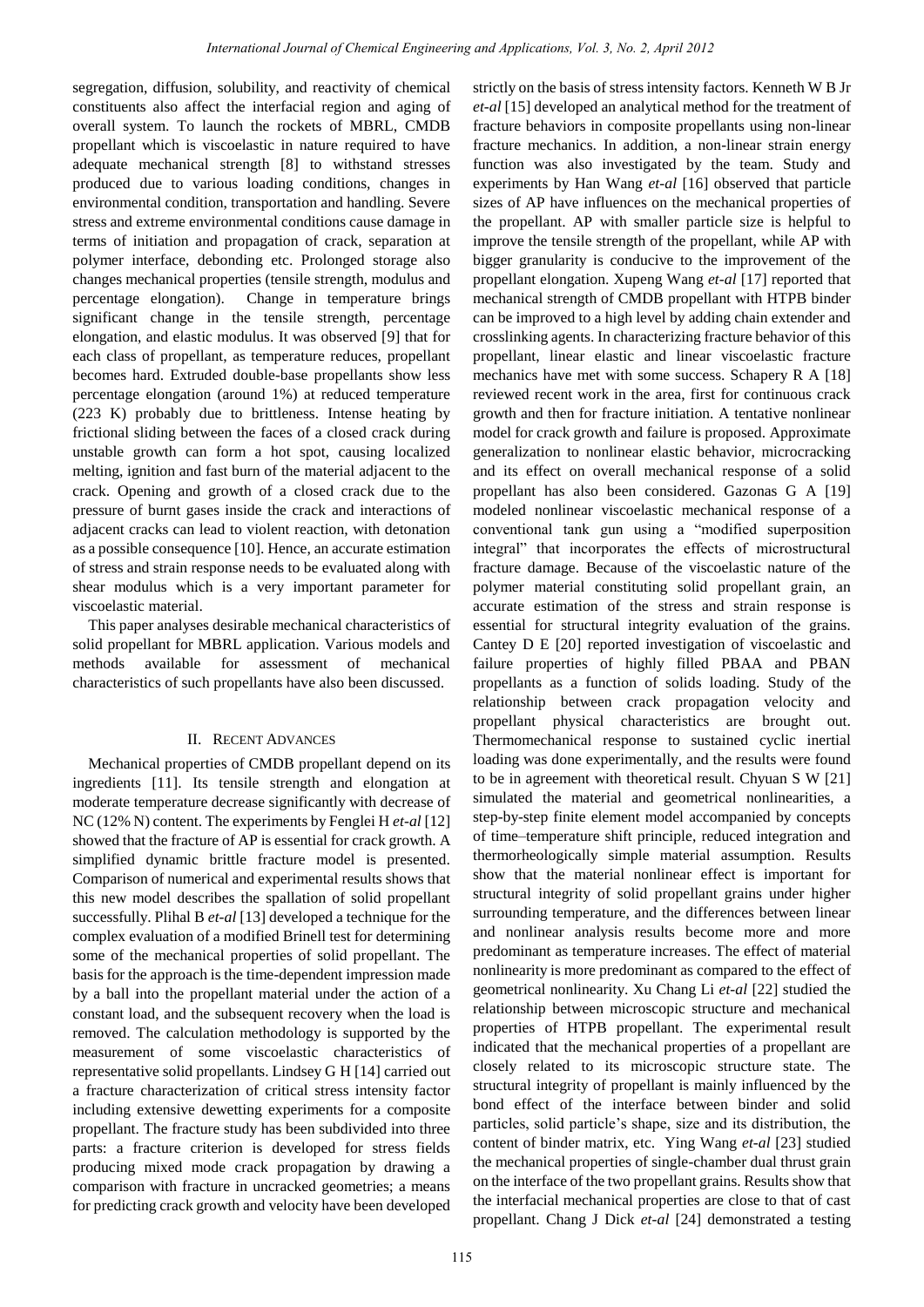technique for measuring the modulus of elasticity of propellant grains having low-modulus. The technique is simple and offers substantial advantages over the traditional dog bone testing method. More importantly, a biaxial stress field can be established in the test specimen to simulate conditions encountered during pressurization of solid propellant having nonlinear and viscoelastic property. It is concluded that, for nonlinear and viscoelastic material, results obtained through the uniaxial stress data of dog bone tests do not provide material characteristics under biaxial strain conditions.

Poisson's ratio is one of the most important factors that have the effect on the accuracy of the stress analysis of the solid propellant grain. It's value depends on the composition of the grains. It is often assumed, however, that the propellant is incompressible. Therefore Poisson's ratio takes the value of 0.5, especially at low strain levels. Poisson's ratio is evaluated experimentally by photographic method in National Aerospace Laboratory, Japan [25] at the room temperature and at the strain rate of 0.03 per min. Test results show that Poisson's ratio of the propellant has a value of 0.47+0.01 at the strain level up to 10%, and then the ratio decreases gradually because of the dewetting phenomena. Kohsetsu Y [26] proposed a simplified method for generating a structural vibration model of a solid-rocket motor. Here Poisson"s ratio of solid propellant was taken as 0.5 considering it incompressible. Subsequently the ratio found to be less than 0.5. Chyuan SW [27], [28] carried out an investigation on solid propellant grains considering the effect of Poisson's ratio variation under ignition pressurization. In order to simulate the time–temperature-dependent behaviour of viscoelastic polymer materials for a range of Poisson's ratio values, the concepts of a time–temperature shift principle and reduced integration were used. In addition, eight different Poisson's ratio values from 0.47 to 0.4999 were assumed and compared using the finite element method. However, this assumption has not been agreed by Shekhar H *et-al* [29]. The team observed that numerical value of slope for variation of Poisson"s ratio with strain almost doubles after dewetting. Composite propellants behave as compressible material in most of the regions and near-failure region or at higher strains. Poisson"s ratio under various strain rates have been analysed and found to be close to 0.25. The team also reported that [30] shear modulus is one of the most important mechanical parameters of viscoelastic materials, and it is widely used in 3-dimensional stress and strain calculation and strength analysis, but it is very difficult to be obtained directly from the experiment. Considering ill effects of stress in solid propellant, Milos P [31] in his paper presented a specific methodology minimizing stress and strain without compromising its performance. The experiment has been conducted in a star shape solid propellant. Kai Deng *et-al* [32] discussed a new method to study the viscoelastic properties of solid propellant. He carried out the feasibility study and process of shear relaxation experiments at different temperature and obtained shear modulus. Bohua Z [33] analyzed Poisson's ratio of modified double base propellant in the concept and meaning of elastic and viscoelastic material. The integral equation between the tensile stress relaxation modulus, volume relaxation modulus and viscoelastic

Poisson's ratio are derived. A method of calculation for the numeric integral for solving Poisson's ratio is obtained. The results are publisher in the [34] paper is of practical significance to grain structural integrity analysis and computation of solid rocket engines.

The importance of crack propagation in solid rocket motors is widely recognized. When cracks occur, the stresses near the crack tip will be redistributed according to nonlinear material behavior. This significantly alters the performance of the rocket. Jung G D *et-al* [35] developed a three dimensional nonlinear viscoelastic constitutive model the validity of which is extended to three-dimensional cases. Large deformation, dewetting and cyclic loading effects are treated as the main sources of nonlinear behavior of the solid propellant. Viscoelastic dewetting criteria is used and the softening of the solid propellant due to dewetting is treated by the modulus decrease. The nonlinearities during cyclic loading are accounted for by the functions of the octahedral shear strain measure. The constitutive equation is implemented into a finite element code for the analysis of propellant grains. However, the processes of crack propagation and branching in burning solid propellants are not as yet well understood [36]. It is important to know whether the flaw, which can take form as a crack or fracture (a volume between two propellant surfaces) or a debond (a volume between propellant and liner), will propagate or simply burn out after it ignites. Miller T C [37] suggested that engineers responsible for predicting solid rocket motor performance and ensuring reliability know that during manufacture, transport, and storage, cracks may appear in the propellant that threaten this reliability. Structural analysis shows the critical loads for the cracked motor, and testing of specimens determines the tendency of the material toward crack growth initiation, as well as subsequent growth rates. The measurement of crack growth rates in propellant is complicated by nonhomogeneity of the microstructure and by time-dependent behavior. The crack growth is affected by local microstructure, so that growth does not increase uniformly with load. Instead, the crack growth is sporadic, reacting to local stresses and strains in the microstructure; crack growth may even stop at some points during the test. Also, the high ductility of the viscoelastic matrix causes large dimensional changes, resulting in crack tip blunting and damage zones near the crack tip that deviate from the mathematical ideal of an infinitely sharp, well-defined crack. Another source of difficulties is that material properties often vary among specimens because of trouble maintaining uniformity during processing of large grains, resulting in high statistical scatter in measurements when compared with other materials. Moore J C [38] evaluated stress relaxation test data for the structural analysis of propellants and other polymer materials used for liners, insulators, inhibitors and seals. The stress relaxation data is examined and a new mathematical structural model is proposed which has wide application to structural analysis of viscoelastic materials. Hood C *et–al* [39] made predictive analysis of whether the crack will propagate, and to what extent it will propagate, can be made by calculating the pressure distribution inside the burning flaw and then the resultant stress/strain field generated in the solid propellant. The work described focused on studying the gas dynamic Remational Journal of Gleancol Hagmetrig and Applections, Vol. 3, No. 2, April 2013<br>
uring the modulas of classical of Chemical Engineering and Applections, Co. 2, April 2013<br>
virg the modulas of classical Feasibon Technic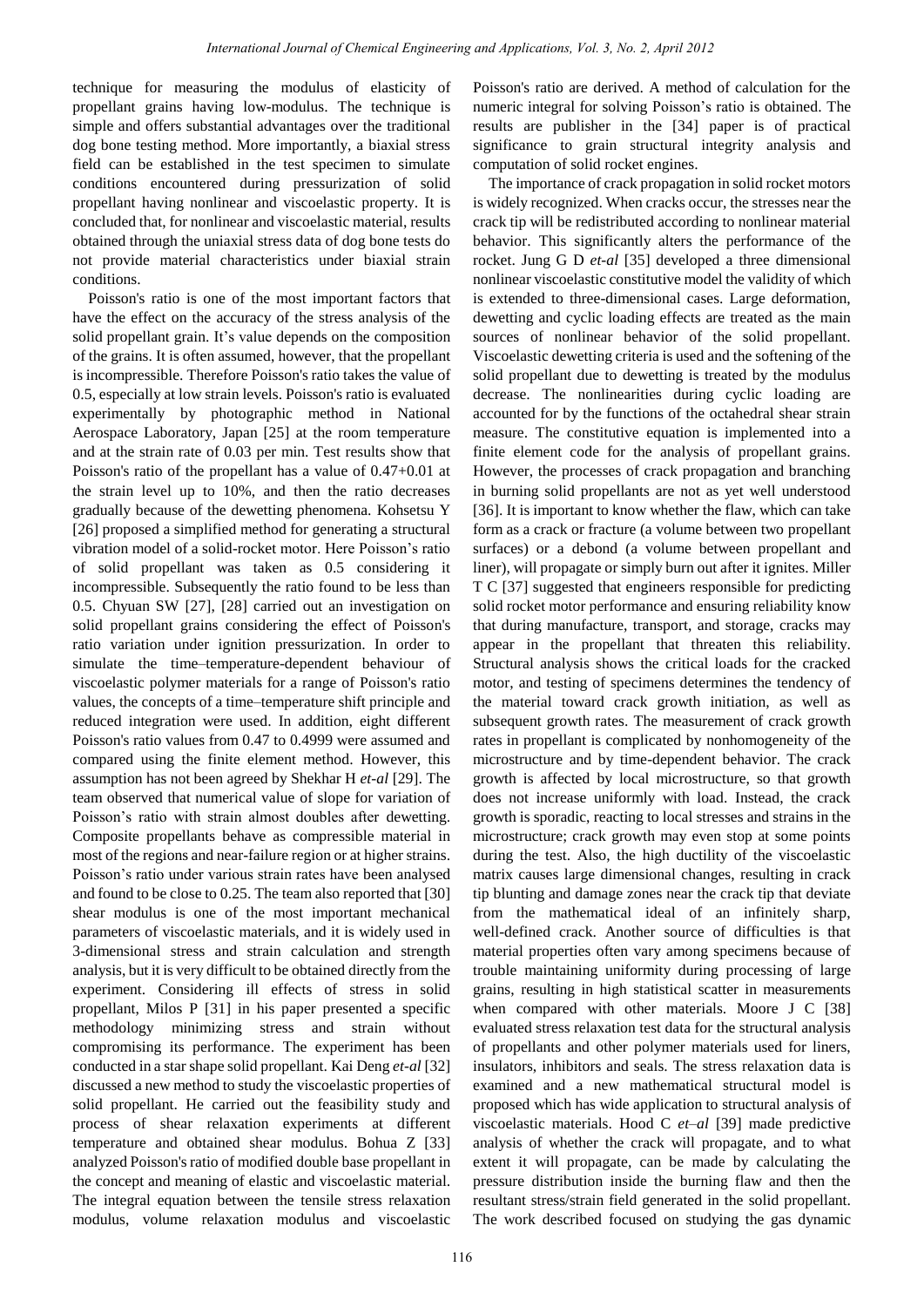behavior inside a simulated solid propellant flaw using a computational fluid dynamics approach. In this effort, a finite-volume, density-based Navier-Stokes solver called Loci-CHEM was used by the team. The code replicated experimental results with reasonable accuracy and showed little sensitivity to grid resolution and gas properties assumptions. Work of Knauss W G [40] addressed the failure behavior of propellant through crack propagation. The objective of the study was to develop the means for measuring large deformation fields around the tips of stationary or slowly moving cracks, to develop realistic data for comparison with improved analytical results, and to initiate a new computational approach for stress analysis of cracks at and near interfaces, which can draw on the expanding capabilities of parallel processing. Important results are strain nonhomogeneities are much more pronounced than hitherto anticipated. They are associated with the granular microstructure and are characterized by spatial variations on the sub-millimeter size scale. These strain nonhomogeneities dominate the deformation field around a crack tip and control the fracture process. The author [41] also reported results of research addressing the failure behavior of bonded materials at and near the interface in support of structural integrity methodology of the failure response of solid propellant rocket motors under storage and operating conditions. Experiments determined the propagation of a crack away from an interface and established the direction and onset of crack propagation. It is concluded that a true fracture problem is a mix between small and large deformation formulations. These formulations depend on how large the growth steps of crack propagation are relative to the size of a small zone of nonlinear material response around the crack tip vis-a-vis the region of relatively small strain farther from the crack tip. Post D *et-al* [42] suggested that the near tip behavior of crack**s** in solid propellant material during opening and extension of the crack needs to be quantified experimentally. Hertzler C M [43] conducted experimental study on propagating crack in a viscoelastic material. By applying an extension of the 'correspondence principle' the stress and displacement at the crack tip were found as functions of the crack tip stress intensity factor. Fracture characterization was then performed by experimentally relating the crack tip stress intensity factor to the crack velocity. The theory was applied successfully to solid propellant fracture tests. Development of crack found to influence combustion process. Remetricianal Journal of Chemical Engineering and Applications, Vol. 3, No. 2, April 2012<br>
International subspace of the constitutions of the constitutions of the constitutions of the constitutions of the constitutions of

Kuo K K *et-al* [44] presented a study report establishing that the ignition front propagates from the entrance of the crack to the tip. However, under rapid chamber pressurization rates (100,000 atm/s or higher), the tip region of the crack was observed to ignite before the arrival of the convective ignition front. A theoretical model has been developed to explain the tip ignition phenomena. The model considers: a one-dimensional transient heat conduction equation for the solid phase; and one-dimensional, unsteady mass and energy conservation equations for the gas phase near the crack tip. Both experimental and theoretical results indicate that the ignition delay time decreases as the pressurization rate is increased. Ju F D *et-al* [45] investigated mechanism for solid propellant hazard. That mechanism is a consequence of friction from a running antiplane crack propagating in its own plane. When a continuum that contains a crack is subjected to an applied load at some oblique angle to the face of the crack, then the load may be resolved into a shear stress and a normal stress. The normal stress causes friction at the crack surface that resists further growth of the crack while the shear stress provides the driving force for crack growth. It follows that for given crack characteristics and given load, the kinematics of the crack depends on the crack orientation with respect to the load. Continuous displacement in the antiplane direction will occur provided the shear stress is sufficient to cause the crack growth. Under the conditions of continuous crack growth the friction energy will depend upon the normal pressure. There may be combinations of applied load and crack orientations, which will lead to a deflagration to detonation transition (DDT) of the propellant. Kim K [46] made selective calculations for burning in cracks of solid rocket motor propellants. The possibility of obtaining pressures high enough to cause a shock-to-detonation transition (SDT) in propellant grains is examined. Variables affecting the crack combustion process which were selected for study are: crack shape; location; surface roughness; propellant deformation; ignition criterion; and burning rate. The variables are evaluated and ordered in groups of relative importance. Results suggest that SDT should not occur in propellants unless the granulation of the grain is severe enough to provide large burning surface area.

Present day high energy propellants are often more frangible than their predecessors and physical properties are now found, in many cases, to exert an inordinate effect on combustion. New failure modes are believed to be able to contribute to DDT. Prentice J L [47] presents a study report to reduce the problem of convective combustion in porous charges and other grain defects to its ultimate simplicity (viz., the single pore), and then proceeds to reconstruct the more complicated geometrical and combustion situations leading to the porous bed or highly cracked (i.e., spider web) propellant. Flashdown (one of the more dramatic types of convective combustion), may be defined as runaway combustion rates (and pressure) associated with flame propagation into grain defects such as ducts, fissures, annuli, pores, etc. This type of anomalous combustion leads to flame spreading rates many orders of magnitude greater than normal. Pressures and pressurization rates exceeding design limits are common where such phenomena occur. Local damage near the crack tip in a solid propellant under a constant strain rate at room temperature, using pre-cracked biaxial strip specimens has been investigated by Liu C T [48]. The results indicated that, on a macroscale, the material can be considered a continuum, and plane strain fracture toughness may not exist for it. In the highly strained region at the crack tip, material may be damaged and voids may develop and the crack can grow by the coalescence of the voids with the crack tip. The crack-damage interaction is a contributing factor to the fluctuation of the crack growth behavior. It is experimentally found that crack tip blunting occurs during the loading process, and that crack growth consists of a blunt-growth-blunt phenomenon that appears to be highly non linear. The author investigated [49] the change of microstructure and the formation of cracks in a solid propellant under an incremental strain loading condition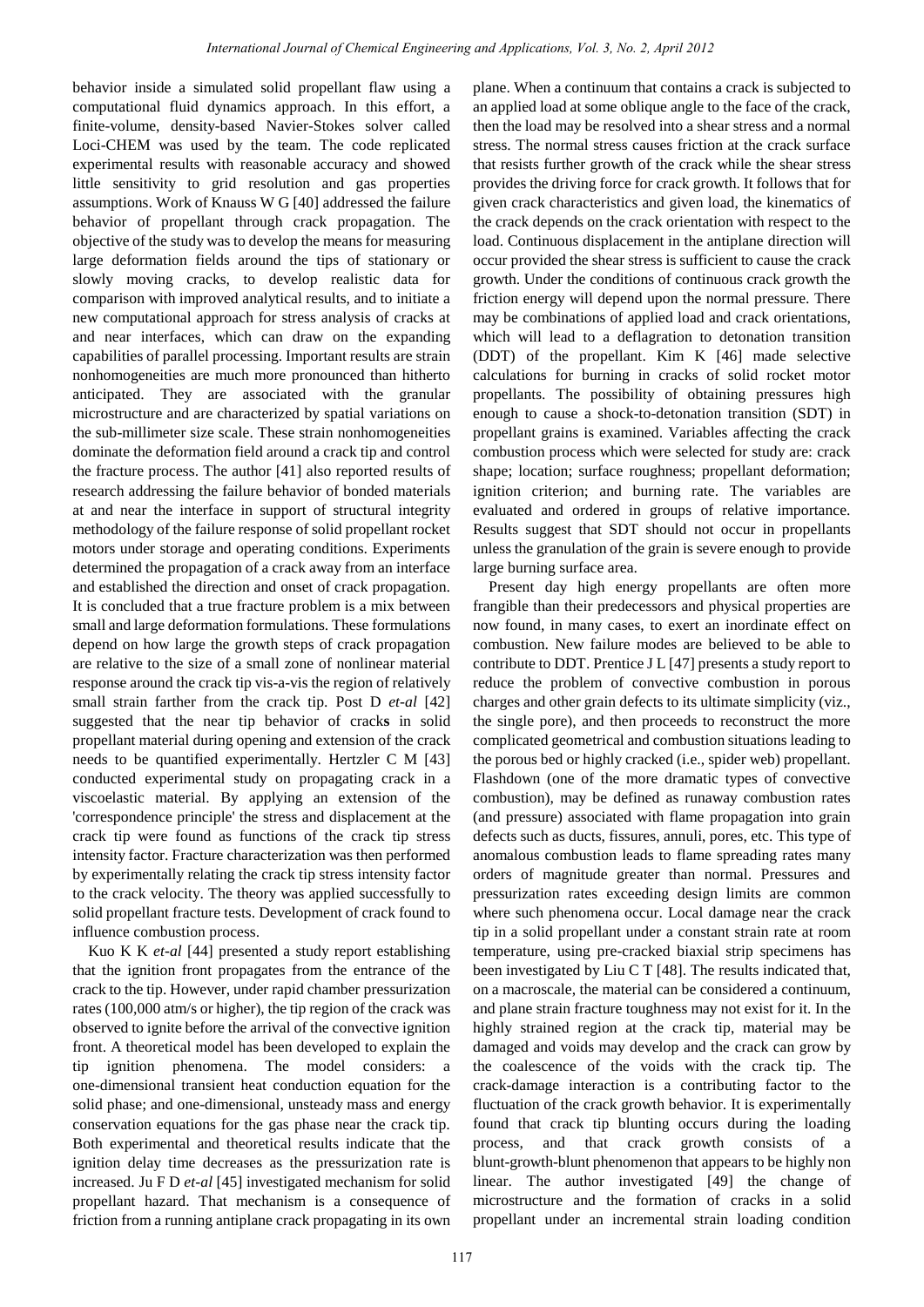using digital radiography x-ray techniques. Experimental findings revealed that the degree of nonhomogeneity of the material's microstructure and the number of non-propagating cracks increased as the applied strain was increased. The author [50] also reported the results of research addressing cumulative damage and crack growth behavior in a solid propellant and interfacial fracture of bi-material bonded systems. The program"s basic approach involves a blend of analytical and experimental studies. In general, mechanisms and mechanics involved in cohesive fracture in the solid propellant and adhesive fracture in the bi-material bonded systems are emphasized. The results of both analytical and experimental analyses are evaluated and discussed. Investigation of the local behavior near the crack tip and the crack growth behavior in a composite solid propellant containing hard particles in a rubbery matrix, under various loading conditions was done [51]. In the study, three temperatures (347 K, 295 K and 219 K) and two crosshead speeds (2.54 mm/min and 12.7 mm/min) are considered. Experimental results reveal that the local behavior (blunting, voiding, coalescing and growing) are the same, differing only in a quantitative sense. Crack growth occurs through a blunt-growth-blunt-growth mechanism of extension which is highly nonlinear. Experimental results also reveal that the effect of crosshead speed on crack behavior is considered small relative to that of temperature.

Yeu Cherng Lu *et-al* [52] reported formulation of transient combustion processes inside a solid-propellant crack cavity and proposed to solve it numerically. Parametric study investigating the effect of several physical properties on the initiation of fracture was also carried out. It was found that, fracture initiation is very sensitive to the magnitude of pressure exponent of the propellant burning rate. To estimate the initial crack propagation angle, Zhi Shi-jun *et-al* [53] reported use of maximum tangential stress criterion and the maximum energy release rate criterion. J integral criterion  $(J<sub>Ic</sub>)$  has also been introduced to estimate the initiation of crack propagation. Results show that, the initial crack propagation angle can be calculated more accurately, considering the crack tip shape's influence. Fracture process of solid propellant can be effectively simulated with multiple expanded step circulation calculation method and cohesive element. Abdelaziz M N *et-al* [54] proposed an experimental method for fracture characterization of solid propellants. Regarding non linear behavior of such material, investigation is kept restricted to high loading rate conditions and  $J<sub>Ic</sub>$ fracture criterion is computed. Results are then analysed and special attention is given to validity of Linear Elastic Fracture Mechanics (LEFM) assumptions in this case. Fracture tests on solid propellants have been performed under three ranges of loading rate leading to fracture toughness results in terms of  $J<sub>lc</sub>$  and  $\tilde{J}c$  (Andrews' parameter). Using two different specimen shapes, finite size effects have been pointed out (considering SENT sample) when dealing with Andrews' theory and a modified equation, taking into account the specimen compliance, is proposed [55]. The importance of fracture criteria in the failure assessment of solid propellant grains is described by Rao B N [56]. Computation of the crack tip stress intensity factor and the development of the crack growth rate equation through fracture properties essential for Rearnational Journal of Gleanco Hragmetrics and Applecetions, Vol. 3, No. 2, April 2012<br>1989 yers (Scheinces Reporting that the sea algebra and SSI and Source in the sea algebra and the sea algebra and SSI and Contents and

fracture analysis are also brought out. Rao S *et-al* presented test results [57] of compact tension (CT) specimens for fracture toughness evaluation of nitramine (in extruded and slurry cast conditions) and composite solid propellants. For notched strength evaluation of cracked configurations, failure assessment diagram is generated utilizing the inherent flaw model. The team reported that testing of the specimens needs specialized facilities to avoid open-up the crack even before commencement of actual test. Therefore, a non-contacting type extensometer was employed. Fracture toughness of the extruded nitramine propellant is found to be higher, compared to those of slurry cast nitramine and composite propellants. Rao A S *et-al* [58] made an attempt to correlate the fracture data of center crack tension specimens made of nitramine and HTPB-based propellant materials. The analysis results from the well-known inherent flaw model as well as in the stress fracture models are found to be in good agreement with test results. The study confirms the applicability of the above fracture models to solid propellant materials having relatively low stiffness and strength. These models have been proposed for use [59] to generate a failure assessment diagram to predict notch strength. Since the notched strength estimates of composite/solid propellant tensile specimens are close to the test results, any one of them has been recommended to be utilized while evaluating the notched tensile strength of specimens.

Kalaycioglu B *et-al* carried out a study [60] in which three-dimensional modeling of extrusion forming of a double base solid rocket propellant is performed on a commercially available finite element analysis program. Considering the contact effects and the time dependent viscous and plastic behaviour, the solid propellant is assumed to obey the large deformation elasto-viscoplastic material response during direct extrusion process. The deformed shape, hydrostatic pressure, contact stress, equivalent stress, total strain values are determined from the simulation in order to get insight into the mechanical extremity that the propellant has undergone during processing. Papakaliatakis G [61] studied the stress and displacement fields in the problem of the fracture of an orthogonal plate made of a solid propellant containing only a crack or a crack and a circular hole or a crack and a circular steel inclusion. The specimens are subjected to a uniform displacement along its upper and lower faces. The solid propellant was simulated as a hyperelastic material with constitutive behavior described by the Ogden strain energy potential. A nonlinear finite-deformation analysis was performed based on the finite-element code. A very detailed analysis of the stress field in the vicinity of the crack tip was undertaken [62]. The results of stress analysis were coupled with the strain energy density theory to predict the initiation of crack growth as a function of the distance of the crack tip from the hole or the inclusion and the normal distance of the hole or the inclusion center from the crack axis.

Xu F *et-al* [63] proposed a general 3-D nonlinear macroscopic constitutive law that models microstructural damage evolution upon straining through continuous void formation and growth. The law addresses the viscous deformation rate within the framework of additive decomposition of the deformation rate and the concept of back stress is used to improve the model performance in stress relaxation. Experimental data from the standard relaxation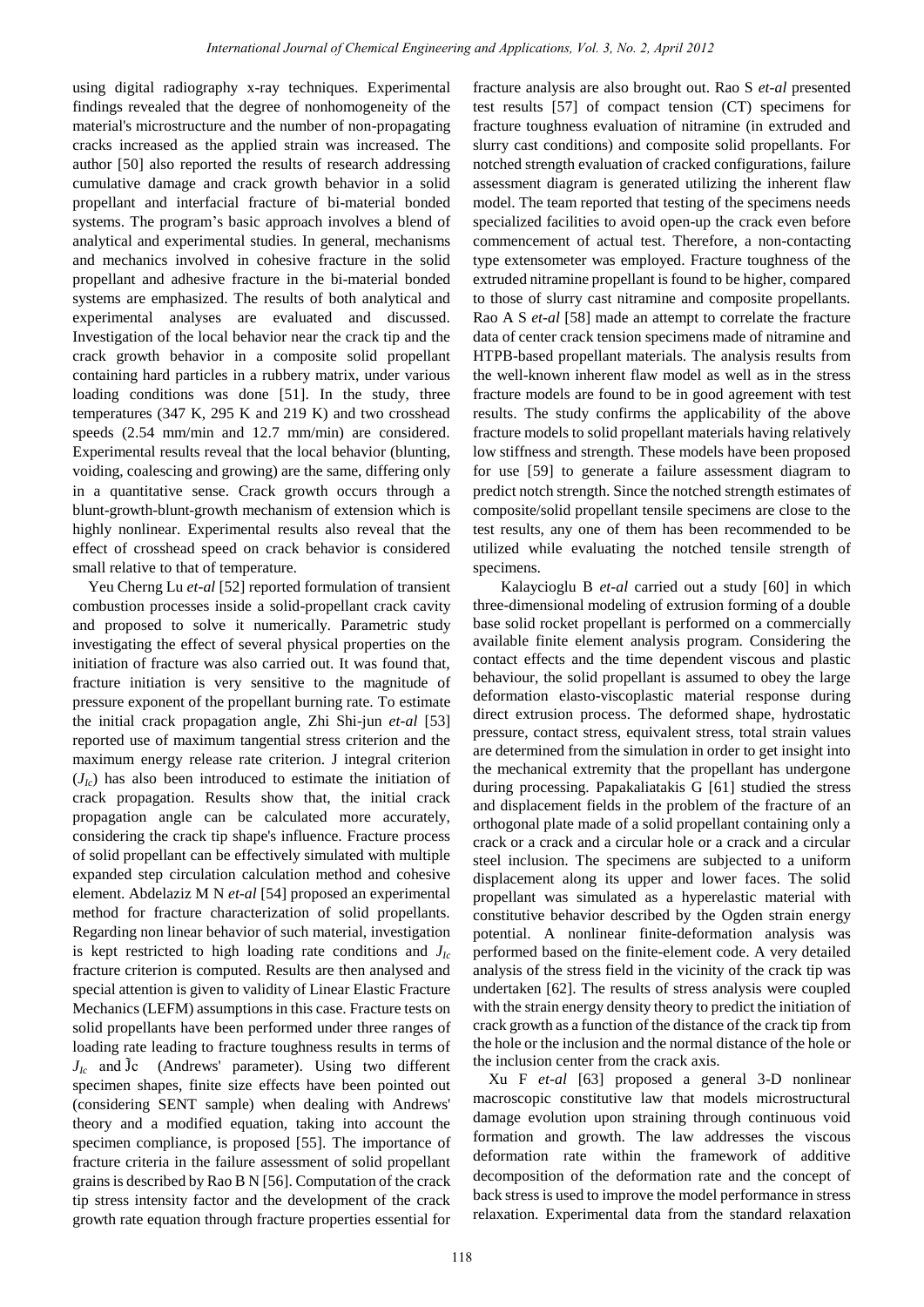and uniaxial tension tests are used to calibrate the model parameters in the case of a high elongation solid propellant. The model is used to predict the response of the material under more complex loading paths and to investigate the effect of crack tip damage on the mechanical behavior of a compact tension fracture specimen. Sih G C [64], [65] assessed the time dependent nonhomogeneous deformation and possible failure modes. Only initial properties of the materials were used to determine the evolution of nonequilibrium response. The isoenergy density theory that accounts for internal heat generation and energy dissipation effects has been used. Results of the experiments are presented in two parts. In Part 1, equal stress rates are applied in both the longitudinal and transverse direction while Part II different stress rates in these two directions are applied. At approximately one second after loading, a slanted but straight macrocrack occurs in the rubber next to the interface. This initial crack was found to become unstable at eight seconds and was estimated to be close to the adhesive/rubber interface. The onset of fracture depended directly on the load transient behavior.

Traditionally, the transient analysis of solid propellant grains subjected to ignition pressurization loading was not considered, and quasi-elastic–static analysis was widely adopted for structural integrity because the analytical task gets simplified. To experiment the dynamic response of solid propellant Chyuan S W [66] simulated a transient finite element model, accompanied by concepts of time–temperature shift principle, reduced integration and simple material assumption thermorheologically. For studying the dynamic response, diverse ignition pressurization loading cases were used and investigated. Results show that the dynamic effect is important for structural integrity of solid propellant grains under ignition pressurization loading. From the work of quasi-elastic–static and transient analyses, the dynamic analysis highlighted several areas of interest and a more accurate and reasonable result could be obtained for the engineer.

A statistical approach has been developed to model a multiple-shock experiment by Mulford *et-al* [67] to examine the dynamic response of brittle materials by superimposing the effects of a myriad of microcracks. The superimposing included opening, shear, growth and coalescence, taking as a starting point the well-established theory of penny-shaped cracks. The effects of crack orientation and temperature dependence of viscosity of the melt on the response have been examined. Numerical results confirmed the theoretical finding by Zuo Q H *et-al* [68] that crack orientation has a significant effect on brittle behavior, especially under compressive loading where interfacial friction plays an important role. With a reasonable choice of crack orientation and a temperature-dependent viscosity obtained from molecular dynamics calculations, the calculated particle velocities compare well with those measured using embedded velocity gauges.

The burning rate of a solid propellant is affected by its initial temperature. Michael T *et-al* [69] expressed the sensitivity of burning rate to propellant temperature in the form of two different temperature coefficients. The one coefficient describes the effect of temperature on the burning rate in a constant pressure environment, while the other describes the effect of temperature on the pressure (i.e. thrust) of a solid rocket motor. It has been assumed in past derivations that the two coefficients could be related quite simply for the situation in which all of the temperature effects were lumped into a variation of a single constant. However, that assumption is claimed to be incorrect by the team.

With aging, mechanical properties of solid propellant degrade. Manfred A B *et-al* [70] found that ageing mechanisms of composite propellants are: after-curing, chain rupture by mechanical overload during temperature cycling, oxidative hardening together with loss in strain capability, oxidative chain scissioning, dewetting between particulate fillers (especially AP) and binder matrix. The accelerated ageing range was between 333 K and 363 K with ageing times adjusted to a thermal equivalent load of 15 to 20 years at 298 K was considered. The investigations revealed distinct changes in the shape of the loss factor curve. Detailed analysis of the shape of the loss factor showed that three parts of molecular rearrangement types can be identified during the total transition of the material from energy-elastic to the entropy-elastic state. The results showed a complex change in soluble or extractable polymeric binder part. Both cross-linking and to some part also chain scissioning occur, which could be recognized by the changes of the molar mass distribution functions of the extractable binder part. Kishore K *et-al* [71] studied ageing behaviour of AP propellant leading to ballistic. It follows a zero-order kinetic law. Ageing behaviour leading to change in burning rate in the temperature range of 333–473 K was found to remain the same. The dependence of the change of the average thermal decomposition (TD) rate at 500 K and 530 K on the change in burning rate for the propellant aged at 373 K in air suggests that the slow TD of the propellant is the cause of ageing. The safe-life at 300 K in air has been calculated in the study as a function of the rate of change. Shekhar H [72] reported variation in various mechanical properties with time. For composite propellant, tensile strength increases where as percentage elongation reduces. Initial modulus is also found to decrease with time. To determine the effects of aging of a solid propellant Yildirim H C *et-al* [73] used finite element method. The results of the experiment can also be used to estimate the service life of the motor. The analyses are performed for both newly manufactured and aged propellants. Thermal and pressure loadings occurring during the shipping, storing and firing are considered to be the most critical in determining long-term behavior of the motor. Maximum hoop strain at the surface of the propellant and bond stresses at the interface between the liner and the insulator are evaluated as indicators of cracking in the propellant grain and debonding at the liner–insulator interface. Suceska M *et-al* [74] carried out work to evaluate the mechanical changes of composite solid propellants induced by natural ageing due to storage up to 35 years. The mechanical and viscoelastic properties were tested using a dynamic mechanical analyzer, a uniaxial tensile and compression tester, and a notch toughness tester. The results have shown that the changes of the studied mechanical and viscoelastic properties are evident, although the results of the tests are rather scattered (as a consequence of measuring uncertainty, different ageing histories of propellants, etc.) or Rearnational Journal of Gleanco II ageneting and Applications, Vol. 2, No. 2, April 2013<br>
test are used to silicate the model rate in a constant presentations and the constant of the constant of Chemical Engineering and Ap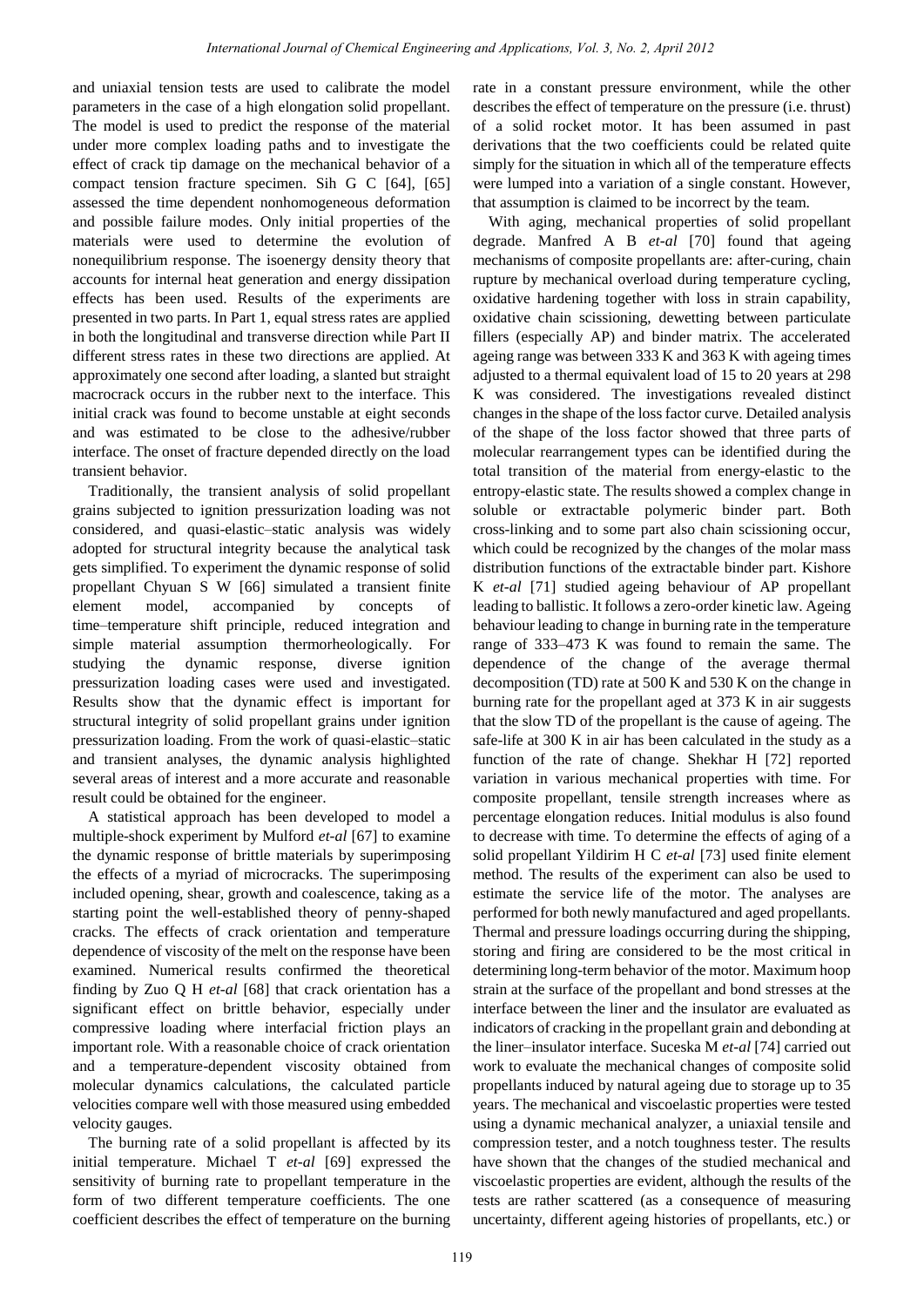changes of some properties are not too pronounced. Along with these tests, the stabilizer content determination and proving ground ballistic tests were also done. Baron D T *et-al* [75] performed uniaxial tension tests using a strain rate of 0.04./min on rectangular smooth and single edge-notched specimens of varying thicknesses for a composite solid propellant. Stress, strain, crack growth, crack growth rate and crack growth resistance data are obtained. Methods of calculation are explained for the crack growth rate and the Mode 1 stress intensity factor. A model is developed for the crack stable growth rate as a function of the stress intensity factor.

Zalewski R *et-al* [76] attempted to the experimental analysis of viscous effects and characteristic for homogeneous solid rocket fuels. Research schedule involved destructive tensile tests with various strain rates. Three different values of strain rates have been taken into consideration. Based on obtained results, authors confirm the viscoplastic behavior of studied materials. Acquired results are the base for the further investigations of physical properties of homogeneous solid propellants. Liu C T *et-al* [77] predicted the initial crack length near the edge of the hole in solid propellant specimens using micro-macromechanical approach. The approach was based on a simplified micromechanical model, damage mechanics at the micro-level, and finite element analysis at the macro-level. Micromechanical and macromechanical analyses were conducted in tandem. The developed technique together with a mechanistic criterion was used to predict the initial crack length in high stress regions. The criterion was based on the instability of the damaged material just ahead of the crack tip. Durelli A J *et-al* [78] proposed experimental stress analysis method and dealt with three-dimensional photoelastic determination of stresses in a split cylinder bonded to a case. The loading of the model is due to restrained shrinkage. The results obtained would be important data in designing solid propellant grains. Shekhar H *et-al* [79] proposed Maxwell fluid model for viscoelastic modeling of case-bonded composite propellants to generate stress strain curve. With developed formulations, complete stress-strain curve is generated even for those strain rates at which actual testing is not possible in uniaxial tensile testing. Zalewski R *et-al* [80] revealed basic response of solid rocket fuels to different working conditions such as variable strain rates or temperature. Experimental data acquired during experimental tests is a base for development of a suitable constitutive model for homogeneous solid propellants. The work is devoted to modeling of nonlinear properties of solid propellants. In particular, the influence of temperature and strain rate parameters variations is discussed. Remembers are to too protonional Journal of Chemical Chemical and the chemical and of concilent and the chemical chemical of concilent and the chemical of the chemical of the chemical engineering and Applications, Vol. 3,

Lancelle D *et-al* [81] proposed two steps method to test mechanical properties. In the first step, different samples of the propellant grains are tested under high acceleration and analyzed by a visual check. In the second step, onboard electronics mounted on the piston are developed to collect the data of the strain and the deformation of the composite/fuel grain and to directly measure the acceleration. With this electronically enhanced specimen, another test is carried out, and measurement data are acquired. The main issues in service life prediction of solid rocket motors are the lack of a fundamental understanding of crack growth behavior under service loading conditions and a reliable methodology to predict crack growth. The main technical challenges are microstructural effects on damage initiation and evolution, large and time dependent deformation, short crack and stress raiser interaction, and multi-layer structures with time-dependent material properties and property gradients. Liu C T [82] studied nonlinear viscoelasticity, fracture mechanics, experimental mechanics, damage mechanics, nondestructive testing and evaluation, and numerical modeling techniques of solid propellant. These research studies address a number of important subjects such as cumulative damage and crack growth behavior in solid propellants [83], statistical nature of crack growth, and bonded interface failure.

## III. PROPELLANT FAILURE MODES

A CMDB propellant with HTBP binder which is suitable to propel the rockets of MBRL above 200 mm calibre has been considered to analyze likely failure modes. Compositions and properties of the propellant [84] are as under:

| 1) Composition |                               |                        |  |
|----------------|-------------------------------|------------------------|--|
| $(i)$ AP       |                               | $66 + 1\%$             |  |
| $(ii)$ Al      |                               | $19 + 1\%$             |  |
|                | (iii) $\text{Fe}_2\text{O}_3$ | $2 \pm 1\%$            |  |
|                | $(iv)$ HTPB                   | $13 + 1\%$             |  |
|                | 2) Physical Properties        |                        |  |
|                | (i) Tensile Strength          | $> 10 \text{ kg/cm}^2$ |  |
|                | (ii) % Elongation             | >10                    |  |
|                | (iii) Density                 | $>1.76$ gm/cc          |  |
|                | 3) Thermal Properties         |                        |  |
|                | (i) Calorific Value           | $1500 \text{ kcal/gm}$ |  |
|                | (ii) Burning Rate             | $10 \pm 0.3$ mm/sec    |  |
|                | at $27^0$ C                   |                        |  |

Main cause of mechanical failure of solid propellant is initiation and propagation of crack. Likely causes of mechanical failure of solid propellant can be broadly categorized into six modes.

## *A. Thermal Cycling*

This occurs during storage and transportation when the ambient temperature changes.

## *B. Handling and Transport Vibration*

Shock and vibration up to 5- 30g may be generated due to improper handling and during road transport at 5- 300 Hz (may go up to 5 - 2500 Hz for air transportation).

## *C. Ignition shock and Pressure Loading*

With end burning grain severe axial pressure differential is experienced.

#### *D. Launch, flight acceleration*

Axial inertial load is experienced and shear stress is developed at bond line during launch and in flight acceleration.

# *E. Flight Maneuver*

High speed maneuver during flight of rocket causes unsymmetrical stress distribution.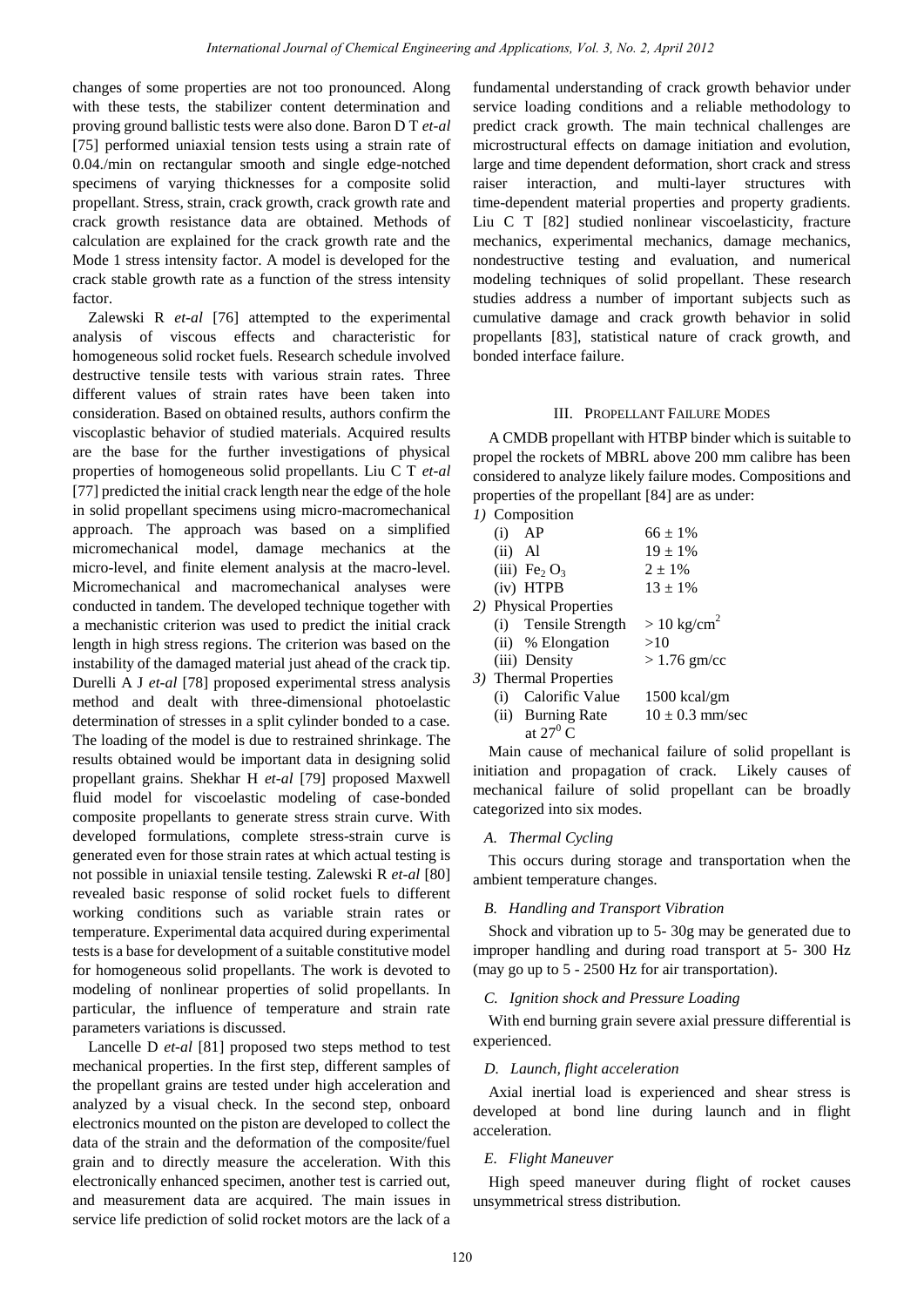## *F. Environmental Condition*

Free stand grains are assembled at 300 K. During its storage and deployment at sub zero temperature, the grains contract and severe compressive stress is developed. Debonding between inhibition and propellant takes place if difference of thermal coefficient of expansion of two materials is more and bond strength is weak.

# IV. MECHANICAL STRENGTH

There are primarily two objectives of using inhibitor with propellant [85]. It ensures no burning of the inhibited area and thus leads to controlled burning (end burning, internal burning or external burning) as per requirement. It also protects the rocket casing which otherwise would have exposed to hot propellant gases. Hence bond strength within the propellant and between the propellant and inhibitor material is very important parameter to control mechanical failure. Here mechanical strength of the propellant has been analysed in terms of bond strength and tensile strength using INSTRON Universal Testing Machine [86].



Fig. 1. Bond strength test specimen.

# *A. Bond Strength*

A sample of CMDB propellant (size 50mm x 20mm x 10mm) duly inhibited and cured at the central position as shown in Fig. 1 is considered. Breaking load of 228 N is applied during the test.

*Sample Calculation* 

Bond Strength = Breaking Load/Cross Sectional Area  $= 228$  N / 200 mm<sup>2</sup>

 $= 1.14$  MPa

*B. Tensile Strength* 



Fig. 2. Load elongation plot.

A dog bone shape CMDB propellant sample as per ASTM specification (cross sectional area of  $24.098$  mm<sup>2</sup>) is considered with initial length 45mm. Axial load  $0 - 17$  N is applied to the specimen in universal testing machine and

elongation against each load is noted. Elastic limit is observed up to the load of 13 N at 7.26 mm elongation. Hence elastic modulus is calculated at this load. Ultimate load is observed at 17.7 N when necking commences. So ultimate tensile strength is calculated at 17.7 N load. The Load-Elongation curve is plotted for calculation of elastic modulus and ultimate tensile strength. The same is given in Fig. 2.

*Sample Calculation* 

Elastic Modulus [87] = Engg Stress/Engg Strain Engg Stress =  $13/24.098 = 0.539464$  MPa

- Engg Strain =  $7.26/45 = 0.161333$
- Elastic Modulus =  $0.539464 / 0.161333 = 3.3438$  MPa
- Ultimate Tensile Strength (UTS)
- = Ultimate load/Initial cross-sectional area
- $= 17.7/24.098 = 0.7345$  MPa
	- *C. Analysis and Discussion*

If the failure occurs at the interface of the inhibitor and propellant, the failure is termed as adhesive failure. Such failure indicates poor bond strength and is not expected. For safe design the bond strength should be more than the ultimate tensile strength of the propellant to avid failure (called cohesive failure). This is because various parameters are designed based on UTS. Any strength beyond UTS will not be the cause of failure. Here, the bond strength is 1.14 MPa where as the propellant UTS is 0.7345 MPa. Hence the bond strength is 55.2 % more than UTS ensuring no failure due to debonding.

# V. CONCLUSION

Tacticians always demands for maximum damage of the target when the rocket is launched. One way of achieving it is by improving the internal ballistic performance. However, reliability, service life, operating temperature, requirements of handling, transportation and storage is also important parameters for its desired performance. In the world literature there is still insufficient information about typical mechanical features for considered materials used as propellant as well as various components of rockets. This may be because of secrecy due to military intelligence and security of the respective countries. Hence, universal standards for carrying out typical strength experiments have not yet been fully elaborated for this type of materials. Such problems as quasi-static strain range for solid propellants or so called scale effect are still not yet standardized. It is emphasized that the model parameters are descriptors of individual phase constitutive response and criticality conditions for particle decohesion which can systematically be determined through experiment. The interface between a soft and a hard material is vulnerable to debonding because of the prevailing high stress gradient that could be further aggravated under dynamic transient conditions. Such a situation is common in a solid-fuel rocket motor where unstable debonding could be triggered from the initiation of a macrocrack near the interface. *International Journal of Chemical Condition*<br> *International Scale Conditional Scale Conditional Scale Conditional Scale Conditions (Condition and the condition and properties), the condition and the properties of the co* 

The transition from a survival state to a failure state requires knowledge of how the nonlinear, dissipative and nonhomogeneous effects of the dissimilar material interface would interact with load. For safe design and to ensure no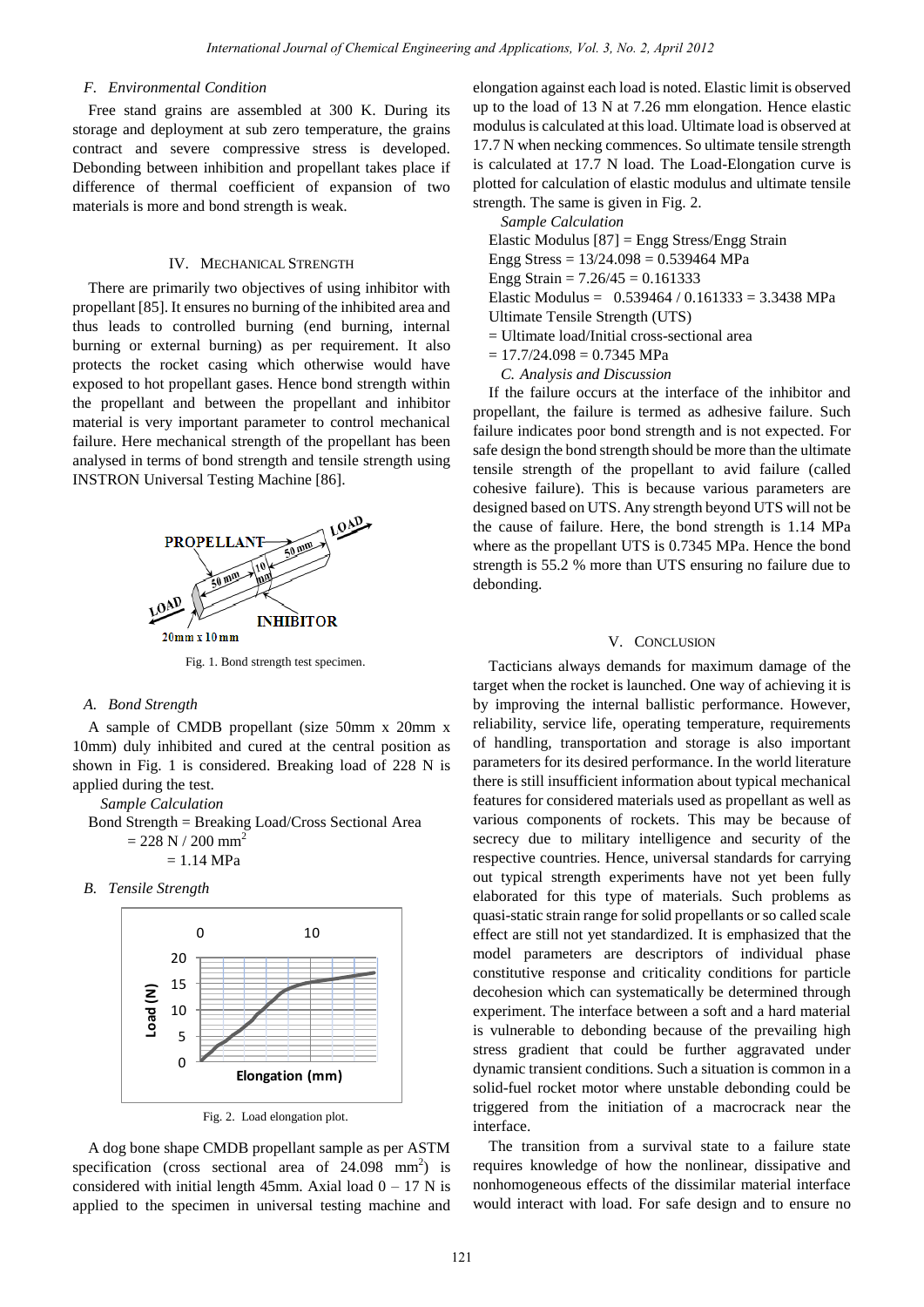failure due to debonding adequate bond strength is necessary. It is observed that bond strength should be more than the UTS of the propellant material for safe design of rocket. This criterion is satisfied in the present case for the CMDB propellant. This is one of the reasons that this propellant is considered globally for the potent area weapon Multi Barrel Rocket Launcher. CMDB is the most suitable propellant for MBRL as it suits the military requirements brought out earlier. It also provides better solid loading performance thus easy to manufacture. Various desirable physical and chemical properties of this propellant can be tailor made by altering the quantities of various ingredients including the binder. It provides good and wide range of burn rate together with stable combustion. It meets the requirements physical properties for military applications. Raw materials of the ingredients are easily available locally thus making CMDB as one the most economically viable solid propellants for MBRL. Remember of Chemical Engineering Remember of D. A. C. 2, April 2013<br>
122 **International State Consumer of Chemical Engineering and Applications (Vol. 2, Applications Consumer State Consumer State Consumer State Consumer S** 

## **REFERENCES**

- [1] www.nakka-rocketry.net
- [2] G. N *et-al*, "Structural Analysis Procedure for a Case Bonded Solid Rocket Propellant Grain," *Scientific Technical Review,* vol. 61, no. 1, 2011.
- [3] B. P *et-al*, "Structural Failure Analysis of Rocket Motors, *4 th* International Congress of Environmental Research," *SVNIT, Surat, India,* 15-17, 2011.
- [4] U. R. Nair *et-al*, "Advances in High Energy Materials," *Defense*  Science *Journal,* vol. 60, pp. 137-151, 2010.
- [5] C. Rossi *et-al*, Design, Fabrication and Modeling of Solid Propellant : Microrocket-application to Micropropulsion, *Journal of Sensors and*  Actuators, vol.99, pp.125 – 133, 2002.
- [6] K. M. Pandey *et-al*, "Analysis of Thrust Coefficient in a Rocket Motor," *International Journal of Engineering and Advanced Technology*, In Press.
- [7] K. M. Pandey *et-al*, "Analysis of Manufacturing Process of Various Solid Propellants and Preferred Solid Propellant for Multi Barrel Rocket Launcher," *National Conference on Advances in Manufacturing Technology*, NITTTR, Chandigarh, India, pp. 15-16, 2012.
- [8] P. Kevin *et-al*, Surface Science for Advanced Propulsion, *Storming Me*di*a Pentagon Report No A799613*, Aug 1996, http://www.stormingmedia.us/79/7996/A799613.html.
- [9] H. Shekhar, "Mechanical Characteristics of Solid Propellants," Manthan, pp. 11-14, 2008.
- [10] H. Shekhar, "Effect of Temperature on Mechanical Properties of Solid Rocket Propellants," *Defence Science Journal*, vol. 61, no. 6, pp. 529-533, 2011.
- [11] J. K. Dienes *et-al*, "Impact Initiation of Explosives and Propellants via Statistical Crack Mechanics," *Journal of the Mechanics and Physics of Solids,* vol. 54, pp. 1237-1275, 2006.
- [12] H. Fenglei *et-al*, "Dynamic Fracture Composite Solid Propellant," http://en.cnki.com.cn/Article\_en/CJFDTOTAL-BIGO199502009.htm , *Acta* Armamentarii, 1995.
- [13] B. Plihal *et-al*, "Use of a Time-Dependent Brinell Hardness Test to Determine Some Mechanical Properties of Solid Propellants," *Journal of Battlefield Technology*, vol. 3, no 2, 2000.
- [14] G. H. Lindsey *et-al*, "Studies Pertaining to Solid Propellant Fracture," *Technical* Report *No AD 0739355*, http://oai.dtic.mil.html
- [15] W. B. Kenneth Jr et-al, "Propulsion, Engines and Missiles Solid Rocket Propellants," *Storming Media Pentagon Report No A433700, Feb 1975,* http://www.stormingmedia.us/79/7996/A433700.html.
- [16] H. Wang *et-al*, "Mechanical Properties of Casting High Energy Composite Modified Double-base Propellant," *Chinese Journal of Energetic Materials*, vol. 1, 2010. http://en.cnki.com.cn/Journal\_en/C-C032-HNCL-2011-01.htm.
- [17] X. Wang et-al, "Study on the Mechanical Properties of GAP/HTPB Binder Films," *New Chemical Materials,* vol. 7, 2009, http://en.cnki.com.cn/Journal\_en/C-C032-HNCL-2011-01.htm
- [18] R. A. Schapery, "Fracture Mechanics of Solid Propellants," in *Proc. of the Tenth Symposium on Naval Structural Mechanics*, Washington, D. C, pp. 387-398, 11-13,. 1978.
- [19] G. A. Gazonas, "A Uniaxial Nonlinear Viscoelastic Constitutive Model with Damage for M30 Gun Propellant," *Mechanics of Materials*, vol. 15, pp. 323-335, 1993.
- [20] D. E. Cantey, "Solid Propellant Structural Integrity Investigation : Dynamic Response and Failure Mechanisms," *Storming Media Pentagon Report No 0516016,* 15 Jan 1965, http://www.stormingmedia.us//51/5160/0516016.html.
- [21] S. W. Chyuan, "Nonlinear Thermoviscoelastic Analysis of Solid Propellant Grains Subjected to Temperature Loading," *Finite Elements in Analysis and Design*, vol. 38, pp. 613–630, 2002.
- [22] X. C. Li *et-al*, "Study on the Relationship between Microscopic Structure and Mechanical Properties of HTPB Propellant," *Advanced Materials Research*, vol. 152-153, pp 1151-1155, 2010.
- [23] Y. Wang *et-al*, "Interfacial Mechanical Properties of Single-chamber Dual Thrust Grain for Modified Double-based Propellant," *Chinese Journal of Energetic Materials*, vol. 3, 2011. http://en.cnki.com.cn/Journal\_en/ C-C032-HNCL-2011-03.htm,
- [24] D. Chang J *et-al*, "New Test Method to Determine Modulus of Elasticity of Rocket Grain Material," Storming Media Pentagon *Report No* A857962*,* 15 Jan 1993, http://www.stormingmedia.us/85/8579/A857962.html.
- [25] Technical Memorandum, "A Measurement of Poisson's Ratio of CPB Composite Solid Propellant," *Report No ISSN : 04522982,* National Aerospace Laboratory, Japan, pp. 10-12, 1973,
- [26] Y. Kohsetsu, Simplified Vibration Model of Solid-Rocket. Motor Coupled with Solid Propellant, *Journal of Spacecraft and Rockets,* vol. 42, no. 5, pp.936-943, 2005.
- [27] S. W. Chyuan, "Studies of Poisson's Ratio Variation for Solid Propellant Grains under Ignition Pressure Loading," *Int Jn Prsr Vessels* and Piping, vol. 80, pp. 871-877, 2003.
- [28] S. W. Chyuan, "Computational Studies of Variations in Poisson's Ratio for Thermoviscoelastic Solid Propellant Grains," *The Journal of Strain Analysis for Engineering Design,* vol. 39, no. 1, pp. 117-126, 2004.
- [29] H. Shekhar *et-al*, "Assessment of Poisson.s Ratio for Hydroxy-terminated Polybutadine-based Solid Rocket Propellants," *Defence Science Journal*, vol. 60, no. 5, pp. 497-501, 2010.
- [30] H. Shekhar *et-al*, "Longitudinal Strain Dependent Variation of Poisson"s Ratio for HTPB Based Solid Rocket Propellants in Uni-axial Tensile Testing," *Propellants, Explosives, Pyrotechnics*, vol. 36, pp. 558–563, 2011.
- [31] P. Milos, "Geometry Optimization of Star Shaped Propellant Grain with Special Attention to Minimization of Stress and Strain," *FME Transactions*, vol. 35, no. 1, pp. 35-40, 2007.
- [32] K. Deng *et-al*, "A New Method to Obtain Shear Modulus of Solid Propellant," *Acta Astronautica*, vol. 69, pp. 440-444, 2011.
- [33] Z. Bohua, "A Study on the Viscoelastic Poisson's Ratio of Solid Propellants," *Jn of Beijing Institute of Technology*, 1994.
- [34] S. Tingfang, "Formulation and Diagnosis of Poison's Ratio for Solid Rocket Grain," *Journal of Astronautics*, vol. 4, 1996
- [35] G. D. Jung et-al, "Development of a Three-Dimensional Nonlinear Viscoelastic Constitutive Model of Solid Propellant," *Journal of the Brazilian Society of Mechanical Sciences,* vol. 22, no. 3, 2000
- [36] A. N. Jeffrey, "A Method for Obtaining Empirical Correlations for Predicting Crack Propagation in a Burning Solid Propellant Grain," *Storming Media Pentagon Report No A986691*, Jun 1988, http://www.stormingmedia.us/98/9866/A986691.html.
- [37] T. C. Miller, "Crack Growth Data Collection and Reduction Methodology Survey," *Storming Media Pentagon Report No A606904,* 18 Apr 2001, http://www.stormingmedia.us/60/6069/A606904.html.
- [38] C. J. Moore, "SRM Propellant and Polymer Materials Structural are modeling," *Storming* Media *Pentagon Report No A585313*, Apr 1988, http://www.stormingmedia.us/58/5853/A585313.html.
- [39] C. Hood *et-al*, "The Internal Flow modeling of a Simulated Solid Propellant-Liner Debond Using Loci-CHEM," *Storming Media*  Pentagon *Report No A772725*, Jul 2010, http://www.stormingmedia.us/77/7727/A772725.html.
- [40] W. G. Knauss, "Fracture at and Near Interfaces under Pressure," Storming *Media Pentagon Report No A939843*, 18 Jun 1988, http://www.stormingmedia.us/93/9398/A939843.html.
- [41] W. G. Knauss, "Fracture and Failure at and Near Interfaces," *Storming Media Pentagon Report No A482013*, 1996, http://www.stormingmedia.us/48/4820/A482013.html.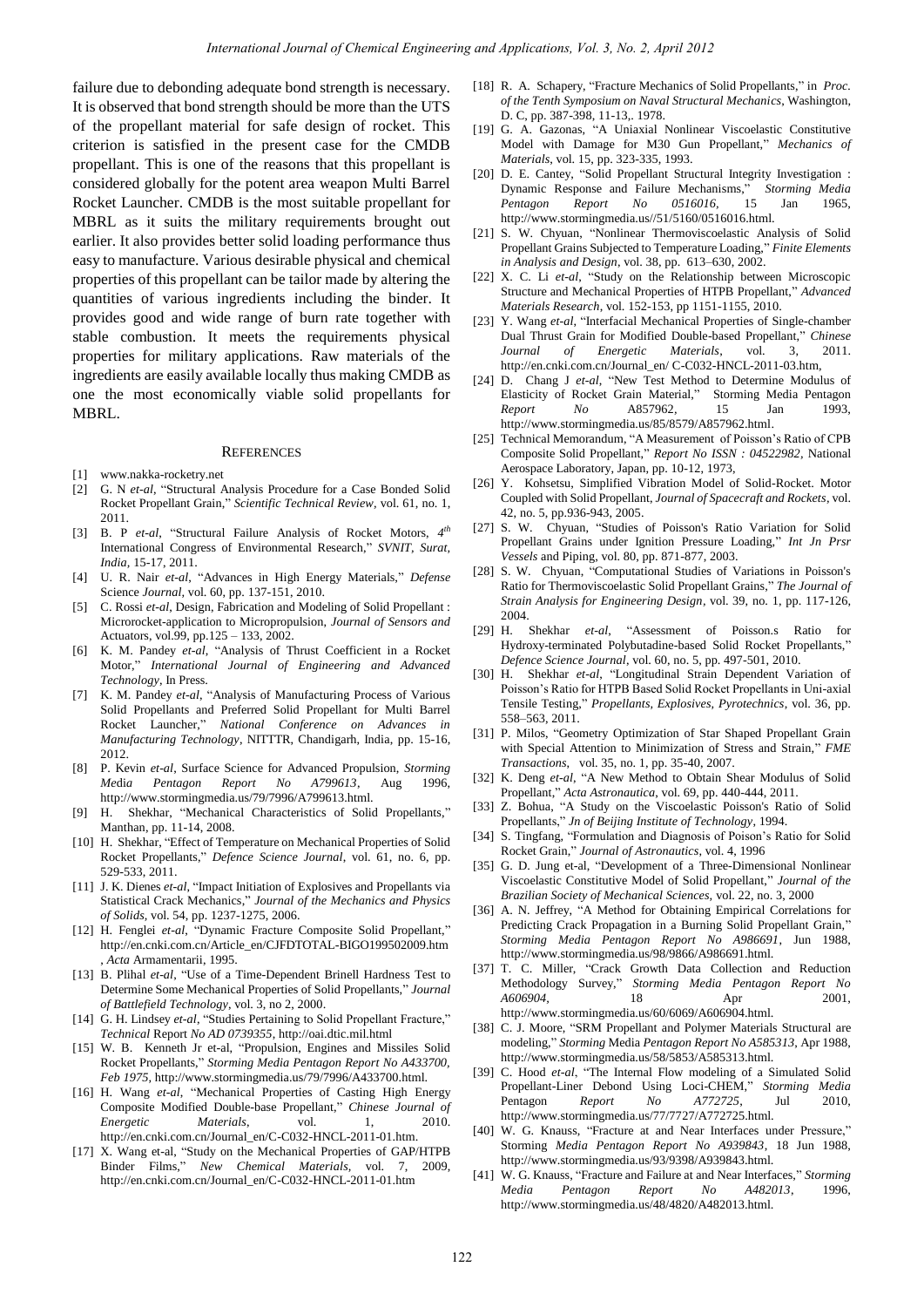- [42] D. Post *et-al*, "Crack opening and Extension in Inert Solid Propellant, an Experimental Study," *Storming Media Pentagon Report No A808981*, 1987, http://www.stormingmedia.us/80/8089/A808981.html.
- [43] C. M. Hertzler, "Viscoelastic Fracture Characterization of a Solid Propellant," *Storming Media Pentagon Report No 0135747*, 1972, http://www.stormingmedia.us/13/1357/0135747.html
- [44] K. K. Kuo *et-al*, "Combustion Process in Solid Propellant Cracks," Storming *Media Pentagon Report No A697611*, 1981, http://www.stormingmedia.us/69/6976/ A697611.html
- [45] F. D. Ju *et-al*, "Antiplane Cracks in Solid Propellants," *Online Information for Defense Community*, Jun 1984, http://oai.dtic.mil/oai.html.
- [46] K. Kim, "Parametric Study of Propellant Crack Propagation," *Storming Media Pentagon Report No A967801*, 1981, http://www.stormingmedia.us/96/9678/ A967801.html
- [47] J. L. "Prentice, Combustion in Solid Propellant Grain Defects, a Study of Burning in Single and Multi-Pore Charges," *Storming Media Pentagon Report No A132141*, 1977, http://www.stormingmedia.us/13/1321/ A132141.html
- [48] C. T. Liu, Near Tip Damage and Crack Growth Behaviour in a Solid Propellant, *Storming Media Pentagon Report No A672014*, 01Mar 2001,

http://www.stormingmedia.us/67/6720/A672010.html

- [49] C. T. Liu *et-al*, "Monitoring Microstructural Evolution and Crack Formation in a Solid Propellant under Incremental Strain Condition using Digital Radiography X Ray Techniques," *Storming Media Pentagon Report No A374324*, 02 2004, http://www.stormingmedia.us/37/3743/A374324.html
- [50] C. T. Liu, "Material mechanics research," *Storming Media Pentagon Report No A226214*, 2003, http://www.stormingmedia.us/22/2262/A226214.html
- [51] C. T. Liu, "Crack Growth Behavior in a Solid Propellant," *Engg Fracture Mechanics*, vol 56, Issue 1, pp. 127-135, Jan 1997.
- [52] Y. C. Lu and K. K. Kuo, "Simulation of Combustion Process inside a solid-propellant crack," *Propellants, Explosives, Pyrotechnics*, vol. 217–226, 1994.
- [53] Z. S. Jun *et-al*, "Numerical Computation of Mixed Mode Crack Propagation in Solid Propellant," *Jn Solid Rocket Tech*, 2011, http://en.cnki.com.cn/Journal\_en/C-C039-GTHJ-2011-01.htm.
- [54] M. N. Abdelaziz *et-al*, "Experimental Method for JIC Computation on Fracture of Solid Propellants under Dynamic Loading Conditions," *Engg Fracture Mechanics*, vol 28, pp. 425-434, 1987.
- [55] M. N. Abdelaziz *et-al*, "Experimental investigation of fracture surface energy of a solid propellant under different loading rates," *Engg Fracture Mechanics*, vol. 31, pp. 1009-1026, 1988.
- [56] B. N. Rao, "Fracture of Solid Rocket Propellant Grains," *Engg Fracture Mechanics*, vol. 43, pp. 455-459, 1992.
- [57] S. Rao *et-al*, "Fracture Toughness of Nitramine and Composite Solid Propellants," *Journal of Materials Science and Engg*, vol 403, Issues 1–2, pp. 125-13325, Aug 2005.
- [58] A. S. Rao *et-al*, "Comparison of Fracture Models to Assess the Notched Strength of Composite/Solid Propellant Tensile Specimens," *Journal of Materials Science and Engineering*, vol. 385, pp. 429-439, 2004.
- [59] A. S. Rao *et-al*, "Generation and Validation of Failure Assessment Diagram for Notched Strength Prediction of Solid Propellant Tensile Specimens," *Materials Science and Technology*, vol. 21, no 4, pp. 488-494, 2005.
- [60] B. Kalaycioglu *et-al*, "An Elasto-Viscoplastic Analysis of Direct Extrusion of a Double Base Solid Propellant," Advances *in Engineering Software*, vol. 41, pp. 1110-1114, 2010.
- [61] G. Papakaliatakis, "Computational Study of the Initiation of Crack Extension in a Solid Propellant with a Circular Hole or Inclusion," *Math*e*matical and Computer Modelling*, vol 42, Issues 7–8, pp. 727-738, 2005.
- [62] E. Gdoutos *et-al*, "Study of Crack Growth in Solid Propellant," *Fatigue and Fracture of Engineering Materials & Structures*, vol. 24, pp.637-642, 2001.
- [63] F. Xu *et-al*, "Constitutive Modeling of Solid Propellant Materials with Evolving Microstructural Damage," *Jn of the Mechanics and Physics of Solids*, vol. 56, pp. 2050-2073, 2008.
- [64] G. C. Sih, "A Model of Debonding Instability for Solid Propellant Rocket Motor: Part I - Uniform Longitudinal and Transverse Stress Rate," *Theoretical and Applied Fracture Mechanics,* vol. 24, pp. 93-113, 1996.
- [65] G. C. Sih, "A Model of Debonding Instability for Solid Propellant Rocket Motor: Part II - Unequal Longitudinal and Transverse Stress

Rate," *Theoretical and Applied Fracture Mechanics*, vol. 24, pp. 115-134, 1996.

- [66] S. W. Chyuan, "Dynamic Analysis of Solid Propellant Grains Subjected to Ignition Pressurization Loading," *Journal of Sound and Vibration*, vol. 268, pp. 465-483, 2003.
- [67] Mulford *et-al*, "Initiation of Pre-shocked High Explosives PBX-9404, PBX-9502, PBX-9501," Monitored with In-material Magnetic Gauging, *Proceedings of the 10th International Detonation Symposium*, pp. 459–467, 1993.
- [68] Q. H. Zuo *et-al*, "On the Stability of Penny-Shaped Cracks with Friction: the Five Types of Brittle Behavior," *International Journal of Solids Structure,* vol. 42, pp. 1309–1326.
- [69] T. Michael *et-al*, "Temperature Sensitivity Coefficient of Solid Propellant Burning rate," *Acta Astronautica*, vol. 13, pp. 127-130, 1986.
- [70] A. B. Manfred *et-al*, "Ageing behaviour of composite rocket propellant formulations investigated by DMA, SGA and GPC," Insensitive Munitions and Energetic Materials Technology *Symposium on International Progress in Insensitive Munitions and Energetic Materials*, NDIA Event 1550, Session 9A, München, Germany, 11 - 14, 2010. Here we have the trace of the chemical engine of the chemical engine of the chemical engine of Chemical engine of Chemical engine of the chemical engine of the chemical engine of the chemical engine of the chemical engine
	- [71] K. Kishore *et-al*, "Storage Stability of Solid Rocket Fuel: Effect of Temperature," *Fuel*, vol. 56, pp. 292-294, 1977.
	- [72] H. Shekhar, "Studies on Stress-Strain Curves of Aged Composite Solid Rocket Propellants," *Defence Sc Journal*, vol. 62, no. 2, pp. 90-94, 2012.
	- [73] H. C. Yildirim *et-al*, "Structural Assessment of a Solid Propellant Rocket Motor: Effects of Aging and Damage," *Aerospace Science and Technology*, vol. 15, pp. 635-641, 2011.
	- [74] S. Md *et-al*, "Study of Mechanical Properties of Naturally Aged Double Base Rocket Propellants," *Central European Journal of Energetic Materials*, pp. 47-60, 2010.
	- [75] D. T. Baron et-al, "Subcritical Crack Growth in a Composite Solid Propellant," *Storming Media Pentagon Report No A563904*, Feb 2003, http://www.stormingmedia.us/56/5639/A563904.html.
	- [76] R. Zalewski et-al, Modeling of Solid Propellants Viscoplastic Behavior Using Evolutionary Algorithms, *Central European Journal of Energetic Materials*, vol 7, No 4, pp. 289-300, 2010.
	- [77] C. T. Liu *et-al*, "Predicting Initial Crack Length in Solid Propellant," Storming *Media Pentagon Report No A641804*, 2001, http://www.stormingmedia.us/64/6418/A641804.html.
	- [78] A. J. Durelli *et-al*, "Development of Experimental Stress Analysis Methods to Determine Stresses and Strains in Solid Propellant Grains and Stresses in a Split Cylinder Bonded to a Case and Subjected to Restrained Shrinkage," *Online Information for Defense Community*, Jan 1968, http://oai.dtic.mil/oai.html.
	- [79] H. Shekhar, "Viscoelastic Modelling of Solid Rocket Propellants using Maxwell Fluid Model," *Defence Sc Journal*, vol. 60, no. 4, pp. 423-427, 2010.
	- [80] R. Zalewski et-al, "Analysis of Uniaxial Tensile Tests for Homogeneous Solid Propellants under Various Loading Conditions," Central *European Journal of Energetic Materials*, vol. 8, no. 4, pp. 223-231, 2011.
	- [81] D. Lancelle *et-al*, "Measurement of Mechanical Properties of Solid Fuels and Advanced Composite Materials Related to Short-Time High Acceleration Generated by Lorentz Rail Accelerators," *Plasma Science, IEEE Transactions*, vol. 39, pp. 504 – 510, 2011.
	- [82] C. T. Liu, "Fracture Mechanics and Service Life Prediction Research," Storming Media Pentagon Report No A057504, Aug 02, http://www.stormingmedia.us/05/0575/A057504.html.
	- [83] C. T. Liu, "Cumulative Damage & Crack Growth in Solid Propellant," Storming *Media Pentagon Report No A486323*, 1997, http://www.stormingmedia.us/05/0575/A057504.html.
	- [84] P. Bose *et-al*, "Recent Advances in Solid Fuels for Rockets of Multi Barrel Rocket Launchers," *Engineering Science and Technology: an International Journal*, vol. 2, no. 1, pp. 83-89, 2012.
	- [85] J. P. Agarwal *et-al*, "Inhibition of Rocket Propellant," *Journal of Scientific and Industrial Research,* vol. 39, pp. 53-55, 1980.
	- [86] G. S. Gunnapure, "Catastrophic Failure of Rocket Motor of Rocket Ammunition," *Dissertation ME Mechanical (Weapon)*, University of Pune, 2004.
	- [87] Kalpakjian, Manufacturing Engineering and Technology, 5th Ed, Addison-Wesley Publishing Company, ch 2, pp. 63-65, 2010.

**P Bose**, born in West Bengal, India, obtained his ME in Mechanical Engineering (Heat Power) in 2006 from Birla Institute of Technology, Mesra, Jharkhand, India. He has successfully completed two professional advanced